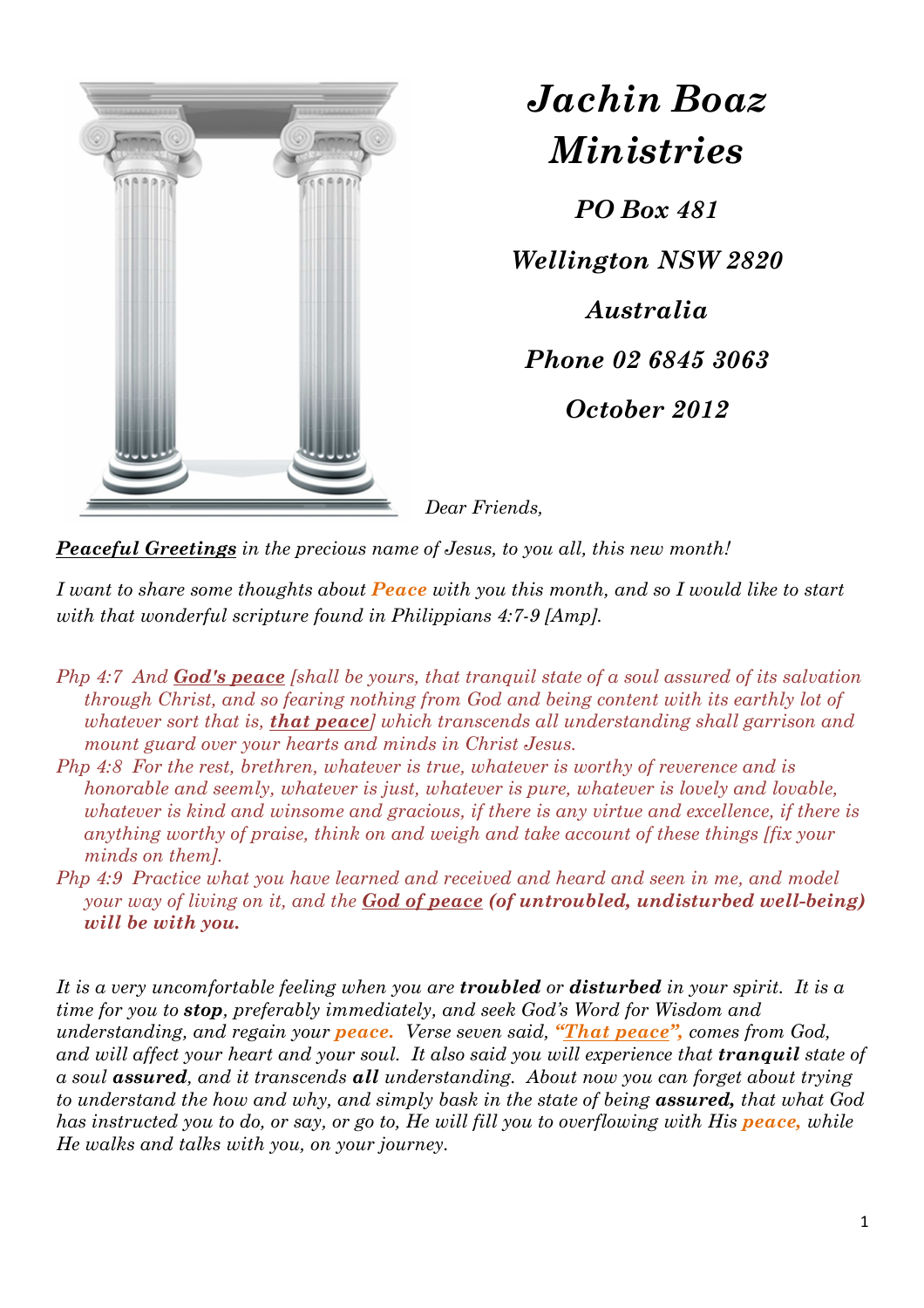*Peace is one of the "fruits of the spirit," as found in Galatians 5:22, which His presence within, accomplishes. However, to have that absolute assurance, that tranquil state that transcends understanding, we can add another verse of scripture: - Colossians 3:15 [Amp].* 

*Col 3:15 And let the peace (soul harmony which comes) from Christ rule (act as umpire continually) in your hearts [deciding and settling with finality all questions that arise in your minds, in that peaceful state] to which as [members of Christ's] one body you were also called [to live]. And be thankful (appreciative), [giving praise to God always].* 

*If we continually remain conscious of Christ in us, the Hope of Glory, we won't have any problem asking His advice on all things, nor hearing "His still small voice answers", when He talks back with us. Mostly, His Word is our source of information and instruction, but not always. Oft times His gentle checks come only in the form of delicate restraints and constraints, which must be felt by the heart and the mind. Sometimes we need be mindful of His gentle voice, the checkpoint; and refrain from speech. Or, perhaps we may be about to pursue some course of action, that appears all clear, and right; however, you get that quiet restraint in your spirit that suggests - perhaps a change of direction, or plans, may be necessary. Your flesh will argue this away, but your spirit must obey the instruction of that*  **still small voice**, however your flesh may war, if you want to know that *peace;* that same *peace, that passes all understanding.* 

*Verse fifteen above says, that - soul harmony which comes from Christ, acts as an umpire continually, deciding and settling with finality, all questions that arise in your minds. It also leaves us with: - that peaceful state, as the end result. No more internal dialogue, of fleshly confusion: just that peace of untroubled, undisturbed well-being.* 

*The following verse, from Romans 8:6 [Amp], describes very aptly that war of flesh versus spirit. The benefits of having that mind and soul peace, will not only aid our journey through this worldly life we live in the human flesh, but that peace in our mind and soul, will take us right on into glory, to live forever. That should be reason to shout about there!!! Amen.* 

*Rom 8:6 Now the mind of the flesh [which is sense and reason without the Holy Spirit] is death [death that comprises all the miseries arising from sin, both here and hereafter].* But *the mind of the [Holy] Spirit is life and [soul] peace [both now and forever].* 

*I don't think you would need for me to tell you, we are all living in a crazy, mixed up world, with not much peace to be found anywhere at all. However, this is not God's plan for us or our world. He has already made that peace available to us, via the blood of His son, as the following scripture tells us. [Amp version]* 

*Col 1:20 And God purposed that through (by the service, the intervention of) Him [the Son] all things should be completely reconciled back to Himself, whether on earth or in heaven, as through Him, [the Father] made peace by means of the blood of His cross.* 

*However, unless we habitually, seek first the kingdom of God and His righteousness [right standing with God], we will miss that peace He promises us. There is an effect - of*